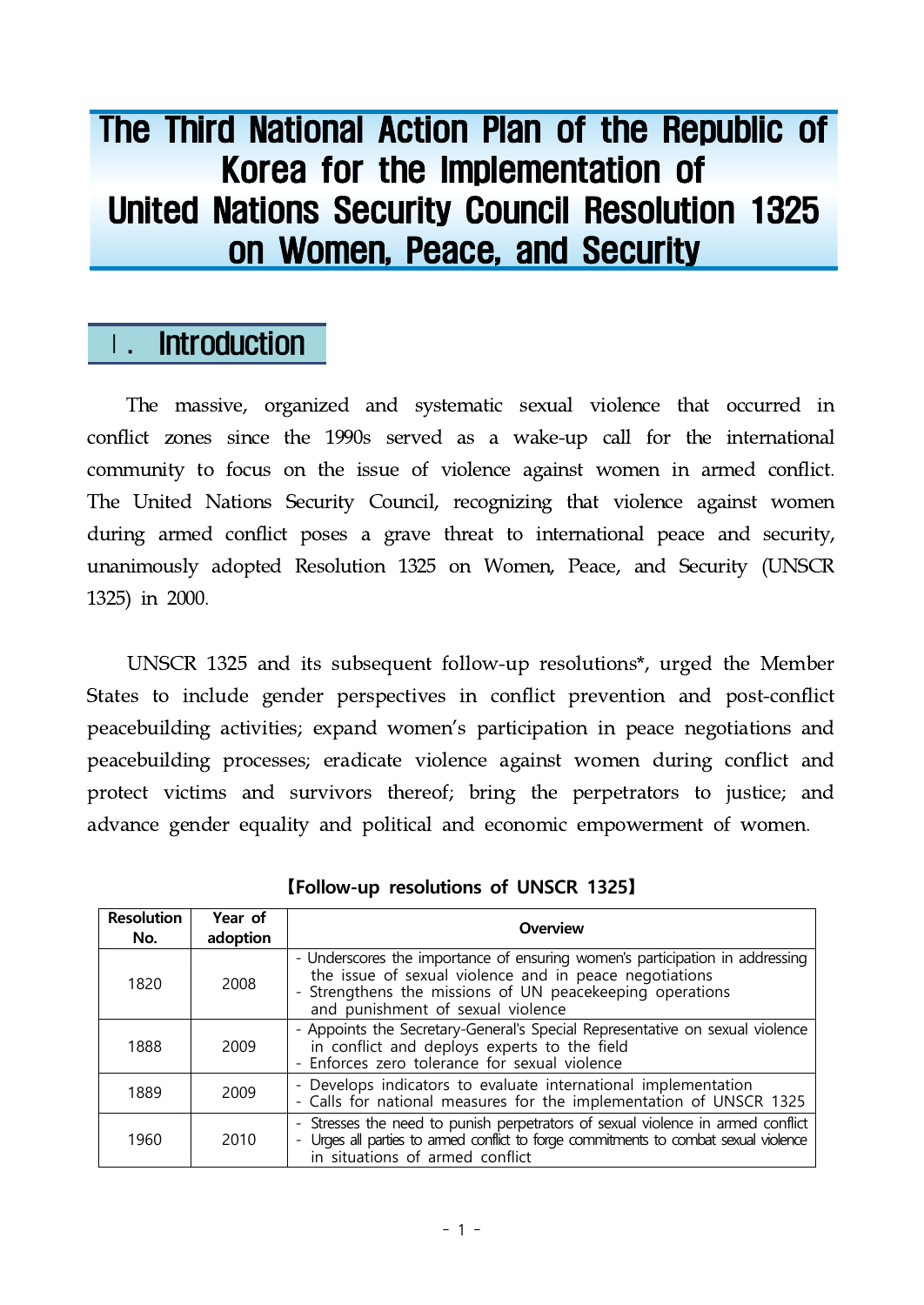| 2106 | 2013 | - Emphasizes voluntary efforts and systematic, specific and proactive measures<br>by each country                                                                                                                               |
|------|------|---------------------------------------------------------------------------------------------------------------------------------------------------------------------------------------------------------------------------------|
| 2122 | 2013 | - Increases the proportion of women in the armed and police forces<br>Ingress women's participation and leadership in conflict mediation and the peacebuliding process<br>$\overline{\phantom{0}}$                              |
| 2242 | 2015 | - Demands that the elements of women, peace, and security are fully integrated<br>across the United Nations and Security Council agendas<br>- Establishes the Informal Experts Group and implementing bodies for the WPS agenda |
| 2467 | 2019 | - Intensifies Security Council sanctions against perpetrators<br>- Strengthens a survior-centered approach and reparations and livelihood support for survivors                                                                 |
| 2493 | 2019 | - Calls for the full implementation of all previous resolutions on WPS<br>- Expands women's participation in the WPS agenda and advances<br>all social and economic rights of women                                             |

UNSCR 1325 on Women, Peace and Security aims to protect women from violence, promote women's participation in conflict resolution and peacebuilding processes, and realize gender mainstreaming. The notion of security in the resolution is not limited to the traditional national security. It encompasses the wider realms of individuals, including threats to safety caused by recent climate crises, disasters, and diseases such as COVID-19. The resolution, founded on this comprehensive concept of security, stipulates that the issue of peace and security is directly linked to gender equality.

A National Action Plan (NAP) on the implementation of UNSCR 1325 is the instrument each Member State establishes to ensure successful implementation of the Resolution. Each Member State sets forth the Women, Peace, and Security (WPS) agenda, taking into account its specific circumstances relating to peace and security. By formulating NAPs, individual countries not only seek to guarantee the safety of women from violence in conflict and increase women's participation in the peacebuilding processes, but also contribute to peace and security around the world, and engage in the WPS agenda at the international and regional levels.

The Republic of Korea (ROK) has experienced wartime sexual violence and human rights violations from the 1930s till the end of World War II, as evidenced by the so-called "comfort women" who were victimized by the Japanese Imperial Army. The Korean Peninsular remains divided into North and South since the Korean War. At the same time, however, the Republic of Korea is a contributor to both development assistance and peacekeeping operations. The ROK aspires to broaden the WPS agenda in peacebuilding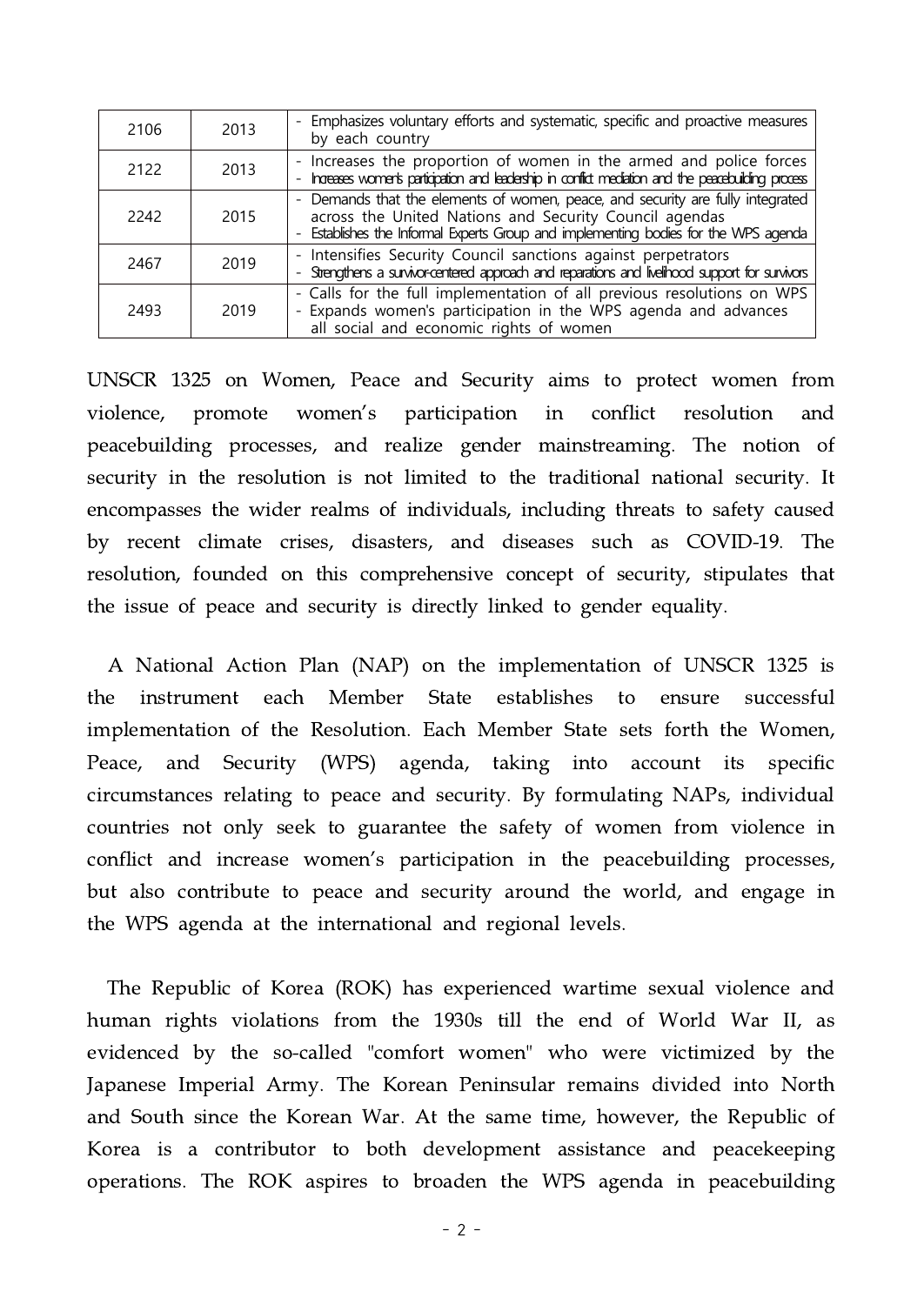and sustainable development on the Korean Peninsula, while advocating gender mainstreaming in major national policy areas such as national defense, peace, unification and foreign affairs, among others. The Republic of Korea also seeks to support the participation and empowerment of women in peace processes so that women can position themselves as active agents for peacebuilding. The establishment of the National Action Plan for the implementation of UNSCR 1325 thus embodies the full commitment and practices of the Korean government towards realizing gender equality through engaging in international discourses on the WPS agenda.

## Ⅱ. National Action Plan of the Republic of Korea for the Implementation of UNSCR 1325

The National Action Plan of the Republic of Korea provides a comprehensive framework for the implementation of UNSCR 1325 on Women, Peace, and Security and the subsequent nine follow-up resolutions. The purpose of the NAP is, among others: to shape gender-sensitive policies for national defense, peace, unification, foreign affairs and international development cooperation; to enhance women's participation and roles in conflict prevention and resolution as well as peacebuilding on the Korean Peninsula; to combat violence against women during armed conflict and advance women's empowerment. Moreover, by translating this global agenda for women, peace, and security into national and local actions, the NAP further contributes to the broader dissemination of the WPS agenda.

#### 1. Progress in Formulation and Implementation

The Republic of Korea embarked on drafting a government-wide National Action Plan in 2012 through a resolution adopted by the National Assembly (Feb. 2012) that called for the establishment of the NAP for the implementation of UNSCR 1325. The first NAP (2014-2017) was finalized in May 2014.

The first NAP was the ROK's initial plan of action as a follow-up to the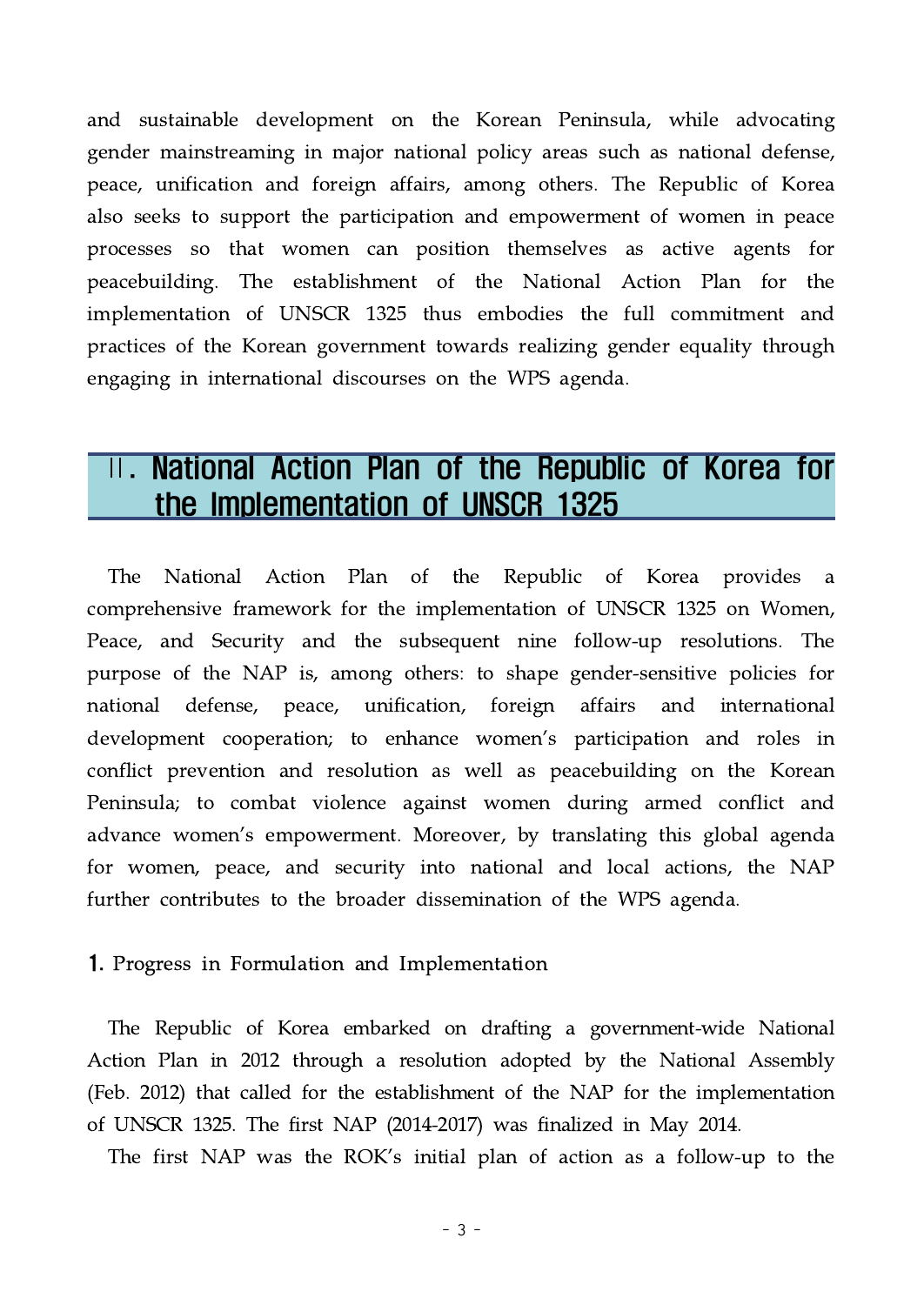United Nations Security Council Resolution to improve gender perspectives in the area of peace and security. The NAP carried significance as it reiterated the importance of women's participation in conflict prevention and peacebuilding processes whilst embracing a whole-of-government approach in policies geared towards gender mainstreaming in peace, security, conflict prevention and development assistance.

The second NAP (2018-2020) was subsequently established in 2018, building on the outcomes of the first one. The second NAP expanded the scope of women, peace, and security and enhanced cooperation between domestic and international activities in the area of women, peace, and security. Moreover, to establish and implement the NAP more systematically and strategically, a monitoring and evaluation system was newly added as a basis for implementation. For the second NAP, together with the eight government ministries and agencies which had participated in the first cycle - the Ministry of Gender Equality and Family (MOGEF) leading the process, in cooperation with the Ministry of Education (MOE), Ministry of Foreign Affairs (MOFA), Ministry of Unification (MOU), Ministry of Justice (MOJ), Ministry of National Defense (MND), Ministry of the Interior and Safety (MOIS) and the Korea International Cooperation Agency (KOICA) - the Korean National Police Agency (KNPA) joined anew.

The third NAP aims to integrate gender perspectives in conflict prevention, peace, and unification, including in the peacebuilding on the Korean Peninsula, and international development cooperation, as well as to increase and strengthen women's participation and international cooperation. Furthermore, it underscores the practical efforts needed to disseminate the global WPS agenda at the national and local levels, and envisages a structured mechanism for monitoring so as to ensure a more robust basis for implementation. For the third cycle, the National Unification Advisory Council (NUAC), a presidential consultative body, participated. Led and coordinated by MOGEF as the main ministry in charge, the third NAP (2021-2023) was drawn up through close collaboration among ten government ministries and agencies, including the MOE, MOFA, MOU, MOJ, MND, MOIS, KNPA, KOICA and NUAC.

The third NAP of the ROK was developed through cooperation with and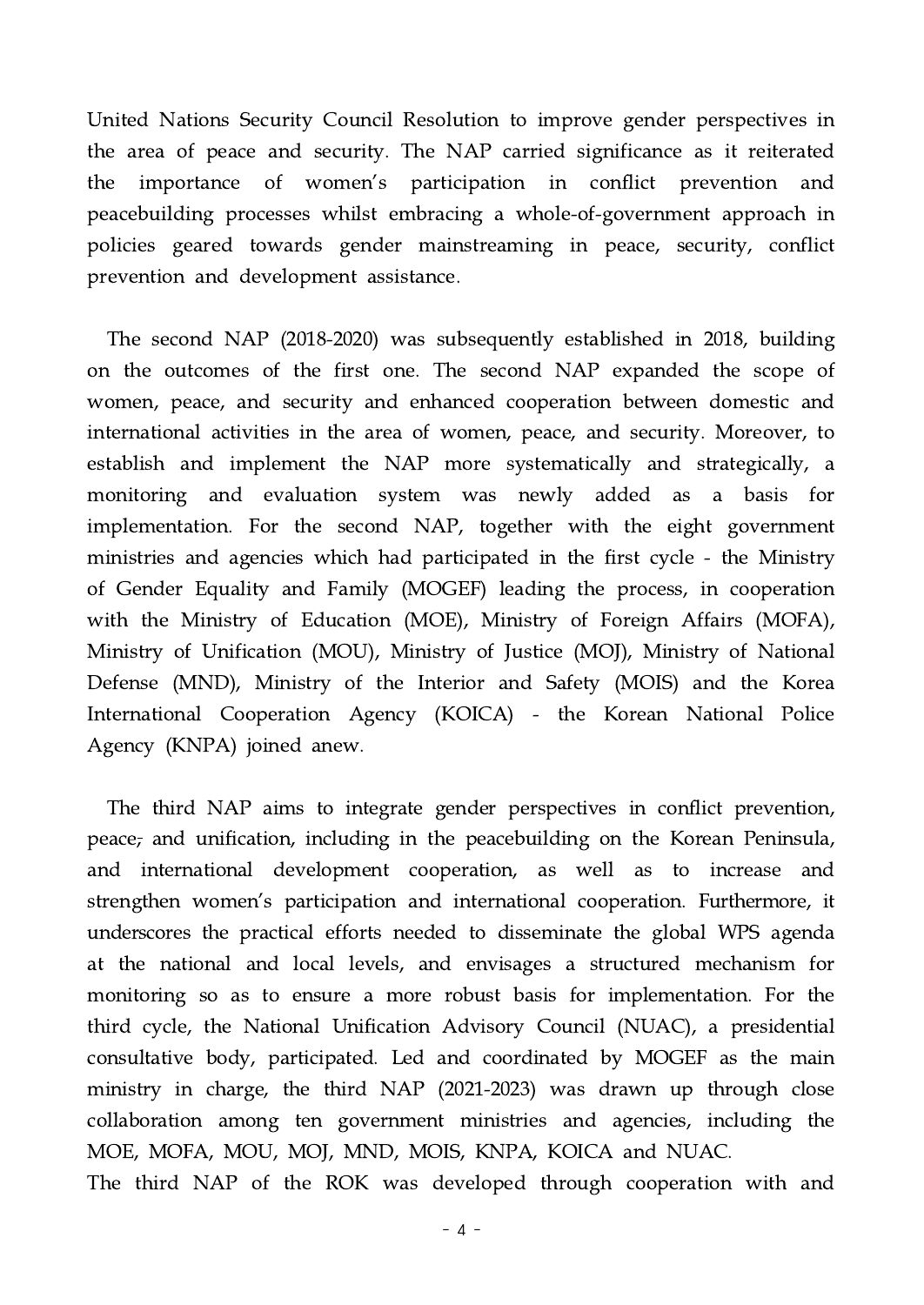consultations among the government ministries, civil society, and academia. The MOGEF conducted research for establishing the NAP, gathered inputs from other ministries, civic advisory panel, civil society, and academia in the implementation and drafting process, and collected and incorporated feedback from public hearings.

#### 2. Objectives and Strategies

The ROK's third NAP comprises of 11 objectives and 24 strategies in five areas: Prevention, Participation, Protection, Relief and Recovery, and Implementation Monitoring.

#### 3. Implementation Monitoring

In order to ensure effective implementation of the third NAP, the Republic of Korea established a mechanism to monitor the implementation, and set up a civic advisory panel to promote broader public-private governance cooperation, involving relevant civil society organizations, academia, and experts. To be more specific, the Ministry of Gender Equality and Family convenes an Implementation Monitoring meeting annually, with the participation of each implementing ministry and agency and the civic advisors, the results of which is reported to the Gender Equality Committee established in accordance with the Framework Act on Gender Equality. Taking a step further, each implementing ministry and agency is expected to conduct its own Implementation Monitoring meeting once a year in the presence of external experts to ensure more in-depth stocktaking. This is intended for the ministries and agencies to devise their own practical measures for implementation and improvement aligned with the attributes and expertise specific to their work. Also, each implementing body establishes its own Implementation Monitoring system, taking into account its distinctive characteristics.

The ROK's third NAP, after three years from its launch, will be re-examined and revised in terms of its overall objectives, strategies, and action plans through consultations among government ministries, relevant stakeholders and civil society.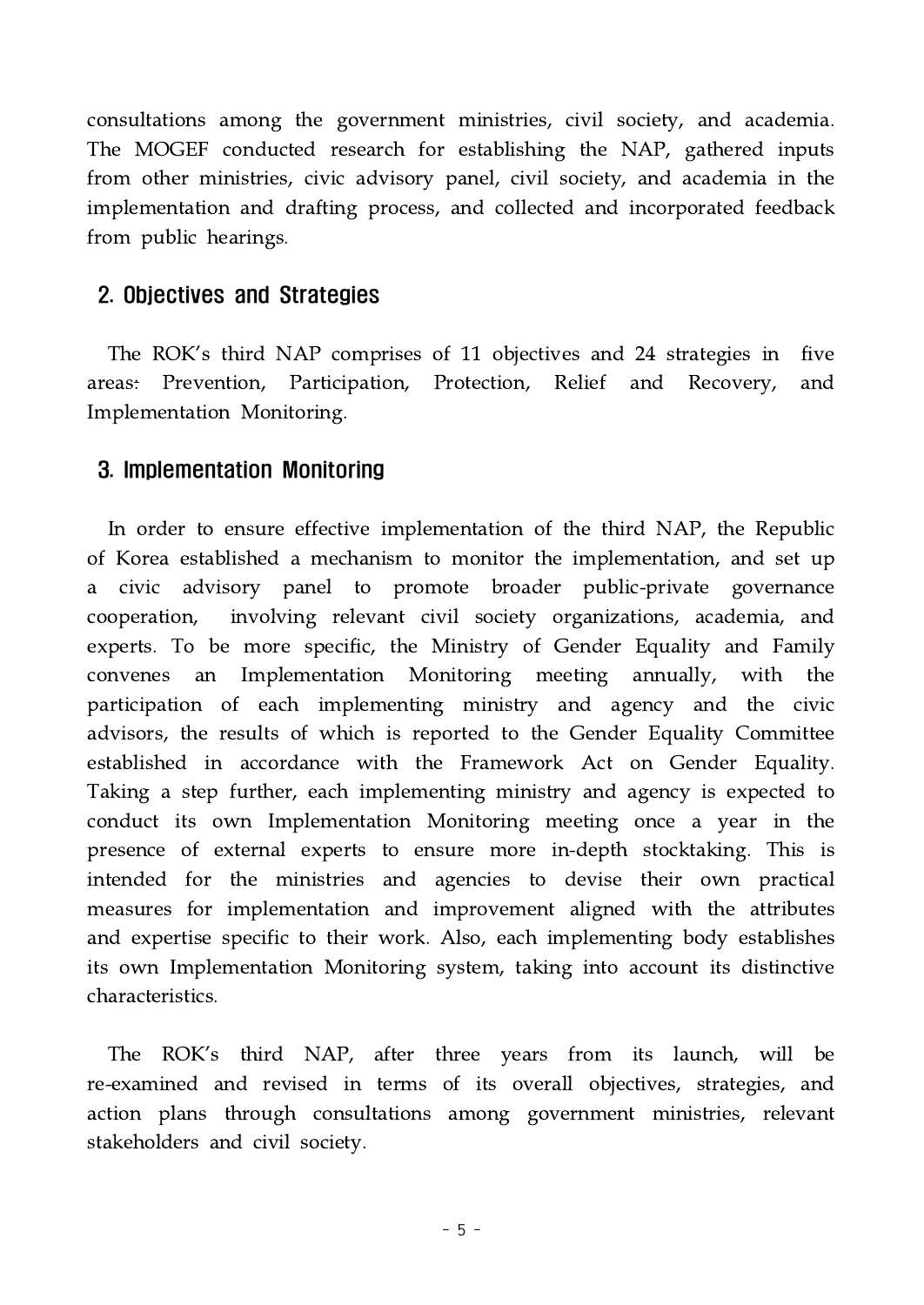# **III. Contents of the Third National Action Plan on the** Implementation of UNSCR 1325

### □ Prevention

|                                                                                                                                                          |                                                                                                                                                                                                                                                                                                     | Implem                                                                               |  |
|----------------------------------------------------------------------------------------------------------------------------------------------------------|-----------------------------------------------------------------------------------------------------------------------------------------------------------------------------------------------------------------------------------------------------------------------------------------------------|--------------------------------------------------------------------------------------|--|
| <b>Strategy</b>                                                                                                                                          | <b>Action Plan</b>                                                                                                                                                                                                                                                                                  | enting                                                                               |  |
|                                                                                                                                                          |                                                                                                                                                                                                                                                                                                     | <b>Body</b>                                                                          |  |
|                                                                                                                                                          | (Objective 1) Improve the capacity for women, peace and security among                                                                                                                                                                                                                              | people                                                                               |  |
| development cooperation                                                                                                                                  | working in areas such as conflict prevention, peace, unification, and international                                                                                                                                                                                                                 |                                                                                      |  |
| 1.1.<br>Strengthen<br>the<br>capacity for gender<br>responsiveness<br>of<br>officials,<br>public<br>international<br>peacekeeping                        | Implement gender-sensitive education for ministries<br>dealing<br>with national defense, foreign affairs,<br>security, peace, unification, public safety and<br>disasters.                                                                                                                          | <b>MOFA</b><br><b>MOU</b><br><b>MND</b><br><b>MOIS</b><br><b>KNPA</b><br><b>NUAC</b> |  |
| (PKO)<br>operations<br>and<br>development                                                                                                                | Conduct education for UN PKO personnel, KOICA<br>employees and those to be dispatched abroad                                                                                                                                                                                                        | <b>MND</b><br><b>KNPA</b><br>KOICA                                                   |  |
| cooperation<br>personnel                                                                                                                                 | Include women, peace, and security issues in<br>gender-sensitive education programs and distribute<br>relevant educational materials                                                                                                                                                                | <b>MOGEF</b>                                                                         |  |
| 1.2.<br>Strengthen<br>the<br>capacity<br>οf<br>the<br>military for gender<br>responsiveness                                                              | Establish and regularly review the military's sexual<br>prevention<br>plans<br>violence<br>and<br>conduct<br>gender-sensitive education for military personnel                                                                                                                                      | <b>MND</b>                                                                           |  |
| (Objective 2) Strengthen gender mainstreaming into the policies on national defense,<br>foreign affairs, security, peace, unification, and public safety |                                                                                                                                                                                                                                                                                                     |                                                                                      |  |
| 2.1.<br>Incorporate<br>gender<br>perspectives<br>the<br>in.<br>policies<br>national<br>on<br>defense,<br>foreign                                         | Expand<br>gender<br>impact<br>assessment<br>and<br>gender-responsive budgeting for national defense,<br>foreign affairs, peace, unification, and public<br>safety policies                                                                                                                          | <b>MOFA</b><br><b>MOU</b><br><b>MND</b><br><b>MOGEF</b><br><b>KNPA</b>               |  |
| affairs,<br>peace,<br>unification<br>and public<br>safety                                                                                                | Reflect gender perspectives in the establishment and<br>improvement of basic plans concerning unification<br>and development cooperation, e.g., Basic Plan for<br>Development of Inter-Korean<br>Relations and<br>the<br><b>Basic</b><br>Plan<br>for<br>International<br>Development<br>Cooperation | <b>MOFA</b><br><b>MOU</b>                                                            |  |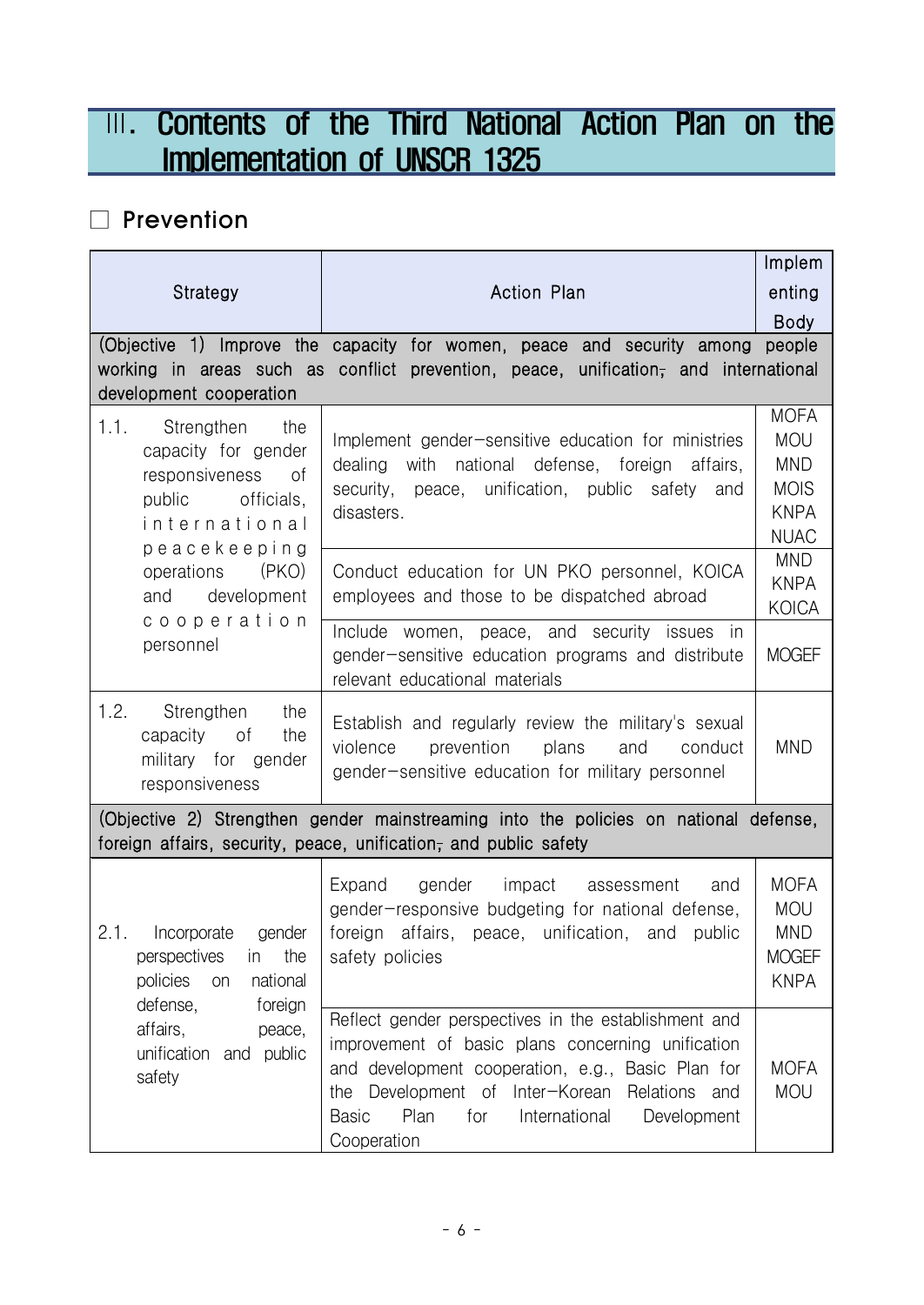|                                                                                                               |                                                                                                                                                                    | Implem                      |
|---------------------------------------------------------------------------------------------------------------|--------------------------------------------------------------------------------------------------------------------------------------------------------------------|-----------------------------|
| <b>Strategy</b>                                                                                               | <b>Action Plan</b>                                                                                                                                                 | enting                      |
|                                                                                                               |                                                                                                                                                                    | <b>Body</b>                 |
| 2.2.<br>Integrate<br>gender<br>perspectives<br><i>in</i><br>emergency                                         | Carry out specific gender impact assessment on<br>disaster management policies (e.g., $COVID-19$ )                                                                 | <b>MOGEF</b>                |
| preparedness<br>and<br>disaster<br>management<br>policies                                                     | Include<br>contents related to policies<br>for the<br>protection of women during conflict in the National<br>Emergency Preparedness Plan                           | <b>MOIS</b><br><b>MOGEF</b> |
| women, peace, and security                                                                                    | (Objective 3) Strengthen international and inter-Korean cooperation in the area of                                                                                 |                             |
|                                                                                                               | Actively participate in the global discussions on<br>WPS and promote cooperation                                                                                   | <b>MOFA</b><br><b>MOGEF</b> |
| 3.1.<br>Contribute<br>the<br>to<br>global dissemination                                                       | Broaden public diplomacy including<br>through<br>organizing international conferences on gender<br>equality and WPS agenda                                         | <b>MOFA</b><br><b>MOGEF</b> |
| of the WPS agenda                                                                                             | Promote<br>comprehensive<br>enactment<br>of<br>a<br>anti-trafficking<br>law<br>and<br>strengthen<br>global<br>cooperation for prevention of trafficking in persons | <b>MOJ</b><br><b>MOGEF</b>  |
|                                                                                                               | Enhance international cooperation in the Asian region<br>to expand WPS agenda                                                                                      | <b>MOFA</b><br><b>MOGEF</b> |
| 3.2. Intensify cooperation<br>United<br>with<br>the<br>Nations and support                                    | Actively participate in the UN-level discussions on<br>WPS, including WPS Focal Points Network                                                                     | <b>MOFA</b><br><b>MOGEF</b> |
| $gender-sensitive$<br>peacebuilding<br>activities                                                             | Provide financial assistance for the United Nation's<br>WPS initiatives                                                                                            | <b>MOGEF</b>                |
| 3.3.<br>Strengthen<br>inter-Korean<br>cooperation<br>the<br>in<br>Οf<br>area<br>women,<br>peace, and security | Seek<br>for<br>fostering<br>inter-Korean<br>avenues<br>cooperation on WPS and promote exchanges                                                                    | <b>MOU</b><br><b>MOGEF</b>  |
| (Objective 4) Raise public awareness and build consensus on women, peace, and<br>security                     |                                                                                                                                                                    |                             |
| 4.1.<br>Strengthen<br>school<br>education on women,<br>peace, and security                                    | Provide operational support for WPS education in<br>primary and secondary curriculum and teacher<br>training programs                                              | <b>MOE</b>                  |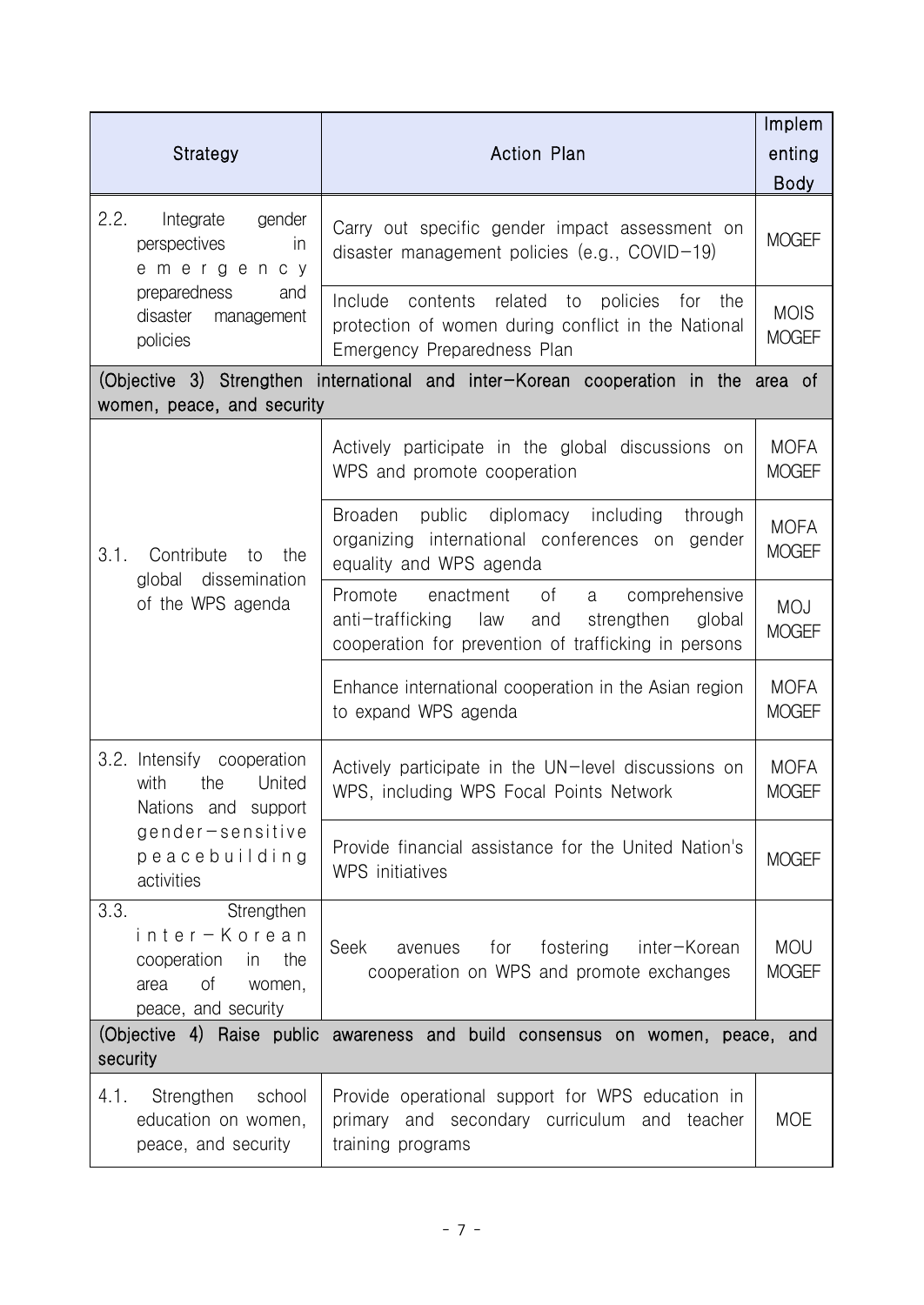|                                                    |                                                                 | Implem                                    |
|----------------------------------------------------|-----------------------------------------------------------------|-------------------------------------------|
| Strategy                                           | <b>Action Plan</b>                                              | enting                                    |
|                                                    |                                                                 | <b>Body</b>                               |
|                                                    | Launch a nationwide awareness campaign                          | <b>MOGEF</b>                              |
| 4.2.<br>Build<br>national<br>a<br>consensus on WPS | Manage documents and create an archive for WPS                  | <b>MOFA</b><br><b>MOU</b><br><b>MOGEF</b> |
|                                                    | Initiate social dialogues on WPS and<br>peaceful<br>unification | <b>MOU</b><br><b>NUAC</b>                 |

# □ Participation

|                                                                                                                                                                                                                    |                                                                                                                                                                                                                                                                                                                                                                                                                                                                                                                              | Implem                                                                                                                                                          |
|--------------------------------------------------------------------------------------------------------------------------------------------------------------------------------------------------------------------|------------------------------------------------------------------------------------------------------------------------------------------------------------------------------------------------------------------------------------------------------------------------------------------------------------------------------------------------------------------------------------------------------------------------------------------------------------------------------------------------------------------------------|-----------------------------------------------------------------------------------------------------------------------------------------------------------------|
| Strategy                                                                                                                                                                                                           | <b>Action Plan</b>                                                                                                                                                                                                                                                                                                                                                                                                                                                                                                           | enting                                                                                                                                                          |
|                                                                                                                                                                                                                    |                                                                                                                                                                                                                                                                                                                                                                                                                                                                                                                              | <b>Body</b>                                                                                                                                                     |
| affairs, security, peace, unification, and public safety                                                                                                                                                           | (Objective 5) Expand women's participation in the areas of national defense, foreign                                                                                                                                                                                                                                                                                                                                                                                                                                         |                                                                                                                                                                 |
| 5.1.<br>women's<br>Increase<br>representation in the<br>policy-making in the<br>of<br>national<br>areas<br>foreign<br>defense,<br>affairs,<br>security,<br>unification <del>,</del><br>peace,<br>and public safety | Increase the proportion of women in high-ranking<br>and committees related<br>positions<br>national<br>to<br>affairs,<br>defense,<br>foreign<br>security,<br>peace,<br>unification- and public safety<br>Increase the proportion of women in the military<br>and police<br>Improve women's representation in government<br>delegations, including to inter-Korean negotiations<br>Provide assistance to diplomatic activities<br>for<br>peace, security, including<br>for<br>women,<br>the<br>Ambassador for Gender Equality | <b>MOFA</b><br><b>MOU</b><br><b>MND</b><br><b>MOGEF</b><br><b>KNPA</b><br><b>NUAC</b><br><b>MND</b><br><b>KNPA</b><br><b>MOU</b><br><b>MOFA</b><br><b>MOGEF</b> |
| 5.2. Expand women's<br>participation<br>in<br>o f<br>the<br>process<br>promoting<br>world                                                                                                                          | women's involvement<br>in PKO<br>Increase<br>and<br>international development cooperation initiatives                                                                                                                                                                                                                                                                                                                                                                                                                        | <b>MND</b><br><b>KNPA</b><br>KOICA                                                                                                                              |
| a c<br>$\boldsymbol{\mathsf{e}}$<br>$\mathsf{e}$<br>p.<br>$\overline{a}$<br>development<br>cooperation<br>and                                                                                                      | participation of women<br>increased<br>Ensure<br>in<br>programs on diplomacy, inter-Korean exchange<br>and unification, and cultivate experts                                                                                                                                                                                                                                                                                                                                                                                | <b>MOFA</b><br><b>MOU</b>                                                                                                                                       |
| peacef<br>u l<br>unification                                                                                                                                                                                       | Promote women's advancement into international<br>organizations                                                                                                                                                                                                                                                                                                                                                                                                                                                              | <b>MOFA</b>                                                                                                                                                     |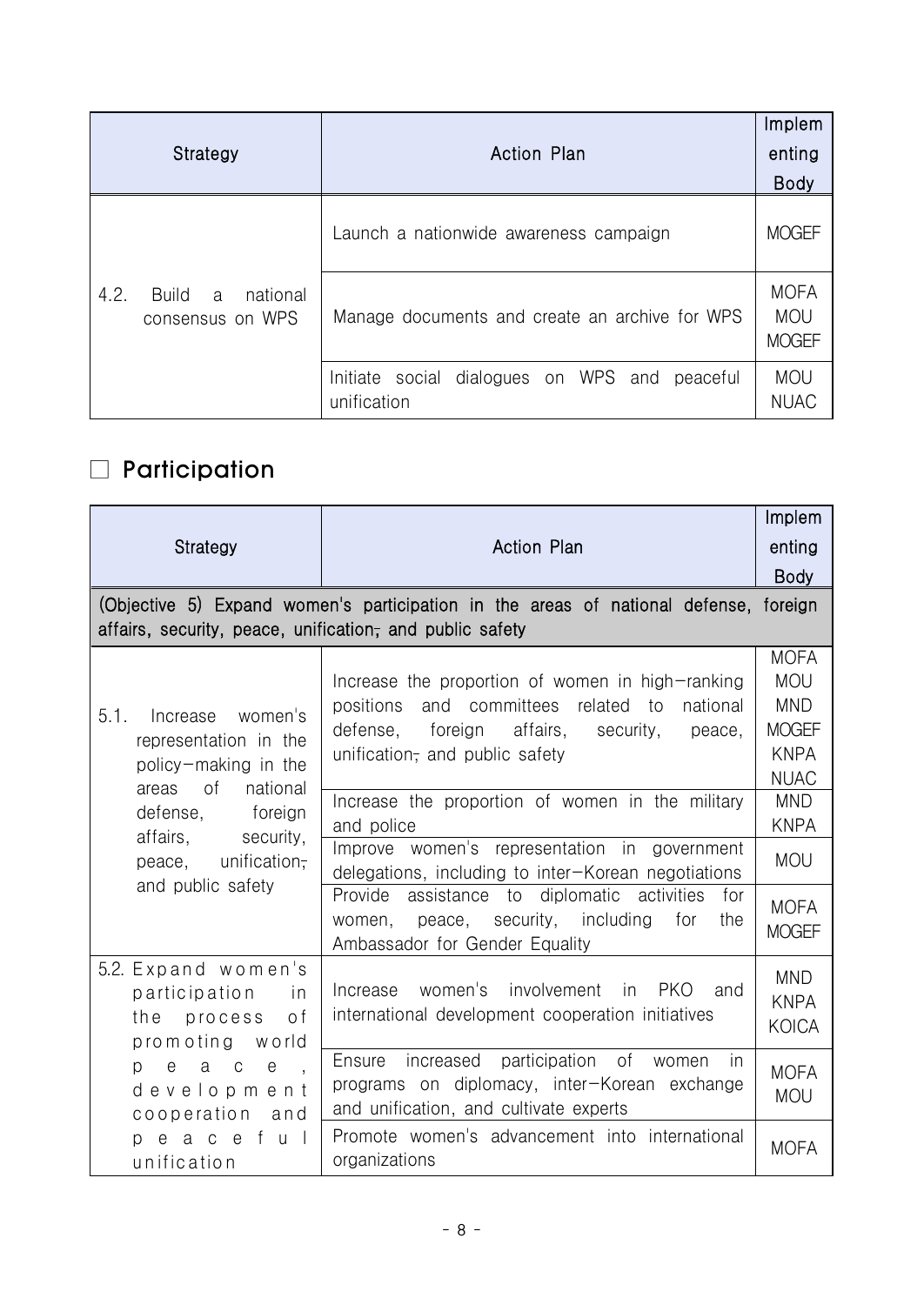| (Objective 6) Build good governance regarding the women, peace, and security agenda |                                                                                                                                                                                                           |                                                                        |
|-------------------------------------------------------------------------------------|-----------------------------------------------------------------------------------------------------------------------------------------------------------------------------------------------------------|------------------------------------------------------------------------|
| 6.1. Facilitate governance                                                          | Develop and maintain a consultation mechanism with<br>society in the course of formulating and<br>civil<br>implementing policies for national defense, foreign<br>affairs, unification, and public safety | <b>MOFA</b><br><b>MOU</b><br><b>MND</b><br><b>KNPA</b><br><b>NUAC</b>  |
| with civil society                                                                  | Engage with and provide support for the private<br>sector in their WPS-related activities at the national<br>and international levels                                                                     | <b>MOFA</b><br><b>MOU</b><br><b>MND</b><br><b>MOGEF</b><br><b>NUAC</b> |
| 6.2 Pursue local dissemination<br>of the WPS agenda                                 | Enable further expansion of the WPS agenda to<br>the local governments and communities                                                                                                                    | <b>MOGEF</b><br><b>NUAC</b>                                            |

### □ Protection

|                                                                                                             |                                                                                                                                                                                                                    | Implem               |
|-------------------------------------------------------------------------------------------------------------|--------------------------------------------------------------------------------------------------------------------------------------------------------------------------------------------------------------------|----------------------|
| Strategy                                                                                                    | <b>Action Plan</b>                                                                                                                                                                                                 | enting               |
|                                                                                                             |                                                                                                                                                                                                                    | <b>Body</b>          |
|                                                                                                             | (Objective 7) Ensure effective remedies for victims and survivors of sexual violence by<br>the military and in conflict zones, and strengthen penalties on the offenders                                           |                      |
| 7.1. Reinforce institutional<br>arrangements<br>for<br>the prevention<br>0f<br>sexual violence<br><i>in</i> | Expand dedicated organizations, human resources<br>and expertise to prevent sexual violence in the<br>military and support the victims and survivors                                                               | MND                  |
| military<br>the<br>and<br>remedies<br>for<br>the<br>victims and survivors                                   | Improve the system with strengthened protection for<br>victims and survivors of sexual violence by the<br>military and tightening the punishment for offenders                                                     | <b>MND</b>           |
| 7.2.<br>Protect the human<br>rights of women in<br>conflict-affected<br>and high-risk areas                 | Provide assistance to victims and survivors of<br>gender-based violence (GBV) in conflict-affected<br>and high-risk regions                                                                                        | <b>MOFA</b><br>KOICA |
| 7.3. Provide remedies to<br>foreign female<br>victims and survivors<br>of sex trafficking                   | Conduct inspections on possible human rights<br>violations of women working at entertainment<br>facilities exclusively for non-nationals near military<br>base and offer remedies for the victims and<br>survivors | <b>MOGEF</b>         |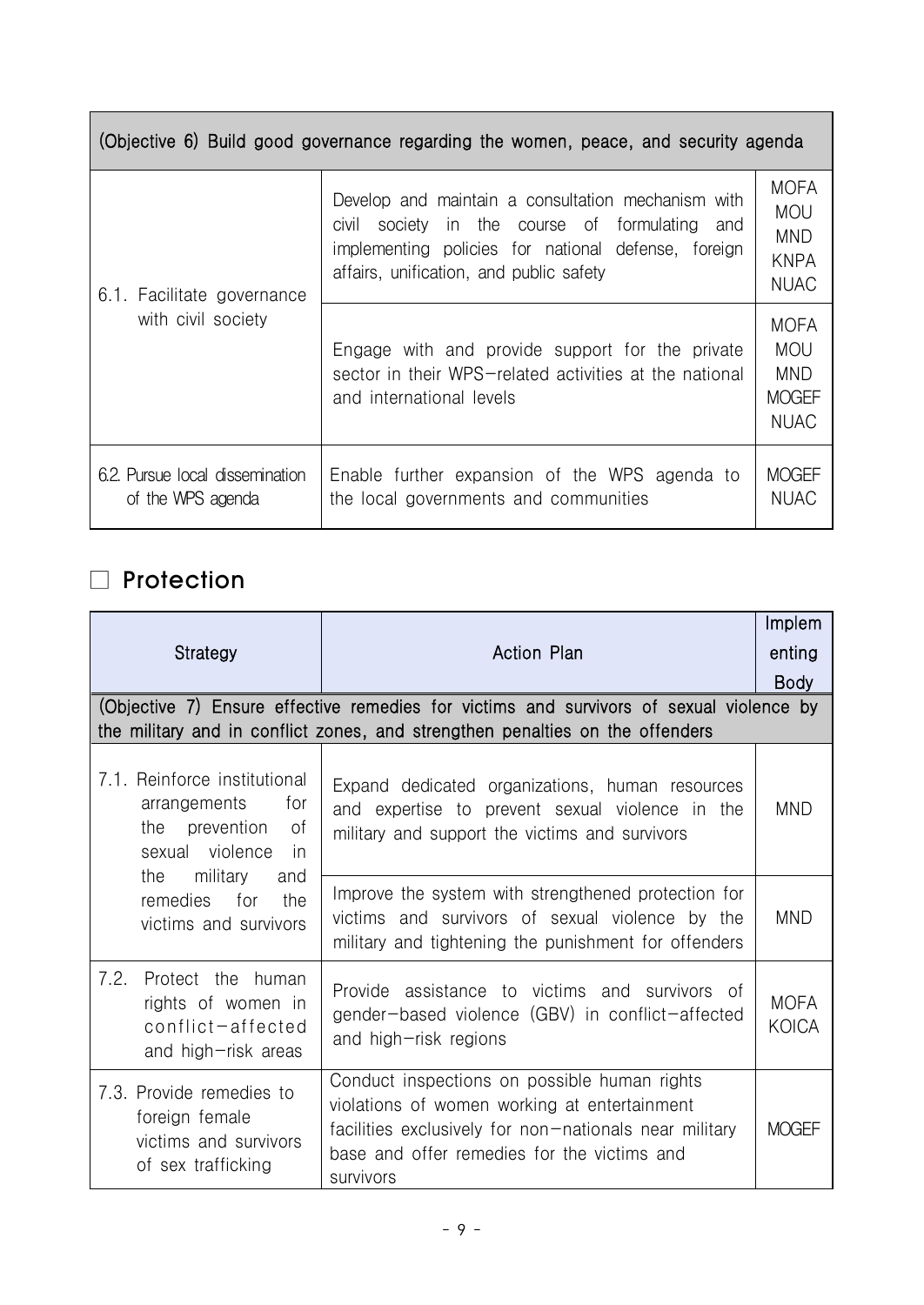|                                                                                                                   | (Objective 8) Provide support for female defectors from North Korea and refugee women |                            |
|-------------------------------------------------------------------------------------------------------------------|---------------------------------------------------------------------------------------|----------------------------|
| 8.1.<br>Strengthen<br>the<br>protection of human<br>rights and support<br>for women defectors<br>from North Korea | Prevent violence against North Korean<br>women<br>defectors and provide assistance    | <b>MOGEF</b><br><b>MOU</b> |
|                                                                                                                   | Provide support to North Korean women defectors<br>for their self-reliance            | <b>MOU</b>                 |
|                                                                                                                   | Take measures to safeguard the human rights of<br>North Korean women defectors        | <b>KNPA</b>                |
| 8.2.<br>Strengthen<br>support                                                                                     | Prevent violence against refugee women and extend<br>assistance                       | <b>MOJ</b>                 |
| for refugee women                                                                                                 | Provide support to<br>their<br>refugee<br>women<br>for<br>self-reliance               | <b>MOJ</b>                 |

 $\mathcal{L}_{\mathcal{A}}$ 

## □ Relief and Recovery

 $\sim 100$ 

|                                                                              | Strategy                                                                                                             | <b>Action Plan</b>                                                                                                                                                                       | Implem<br>enting<br><b>Body</b>             |
|------------------------------------------------------------------------------|----------------------------------------------------------------------------------------------------------------------|------------------------------------------------------------------------------------------------------------------------------------------------------------------------------------------|---------------------------------------------|
|                                                                              |                                                                                                                      | (Objective 9) Provide support for the restoration of victims and survivors of conflict                                                                                                   |                                             |
| 9.1.                                                                         | Extend assistance to<br>the "comfort women"<br>victims and survivors                                                 | Continue to provide support for the secure livelihood<br>of the "comfort women" victims and survivors                                                                                    | <b>MOGEF</b>                                |
| 9.2.<br>Restore the honor of<br>the "comfort women"<br>victims and survivors | Expand commemorative projects to restore the<br>honor of the "comfort women" survivors and for<br>future generations | <b>MOGEF</b>                                                                                                                                                                             |                                             |
|                                                                              |                                                                                                                      | Step up international cooperation to restore the<br>honor of the "comfort women" victims and survivors                                                                                   | <b>MOFA</b><br><b>MOGEF</b>                 |
|                                                                              | peace, and security                                                                                                  | (Objective 10) Strengthen international development cooperation in the areas of women,                                                                                                   |                                             |
| 10.1.<br>Integrate                                                           | gender<br>perspectives<br>in.<br>international<br>development                                                        | Incorporate gender perspectives throughout<br>all<br>phases of international development cooperation<br>from<br>project<br>planning, implementation<br>and<br>evaluation                 | <b>MOFA</b><br><b>KOICA</b>                 |
|                                                                              | cooperation<br>policies and create<br>governance<br>a<br>structure                                                   | Closely engage with and intensify support for civil<br>society at home and abroad in the implementation<br>of international development cooperation projects<br>related to gender issues | <b>MOFA</b><br><b>MOGEF</b><br><b>KOICA</b> |